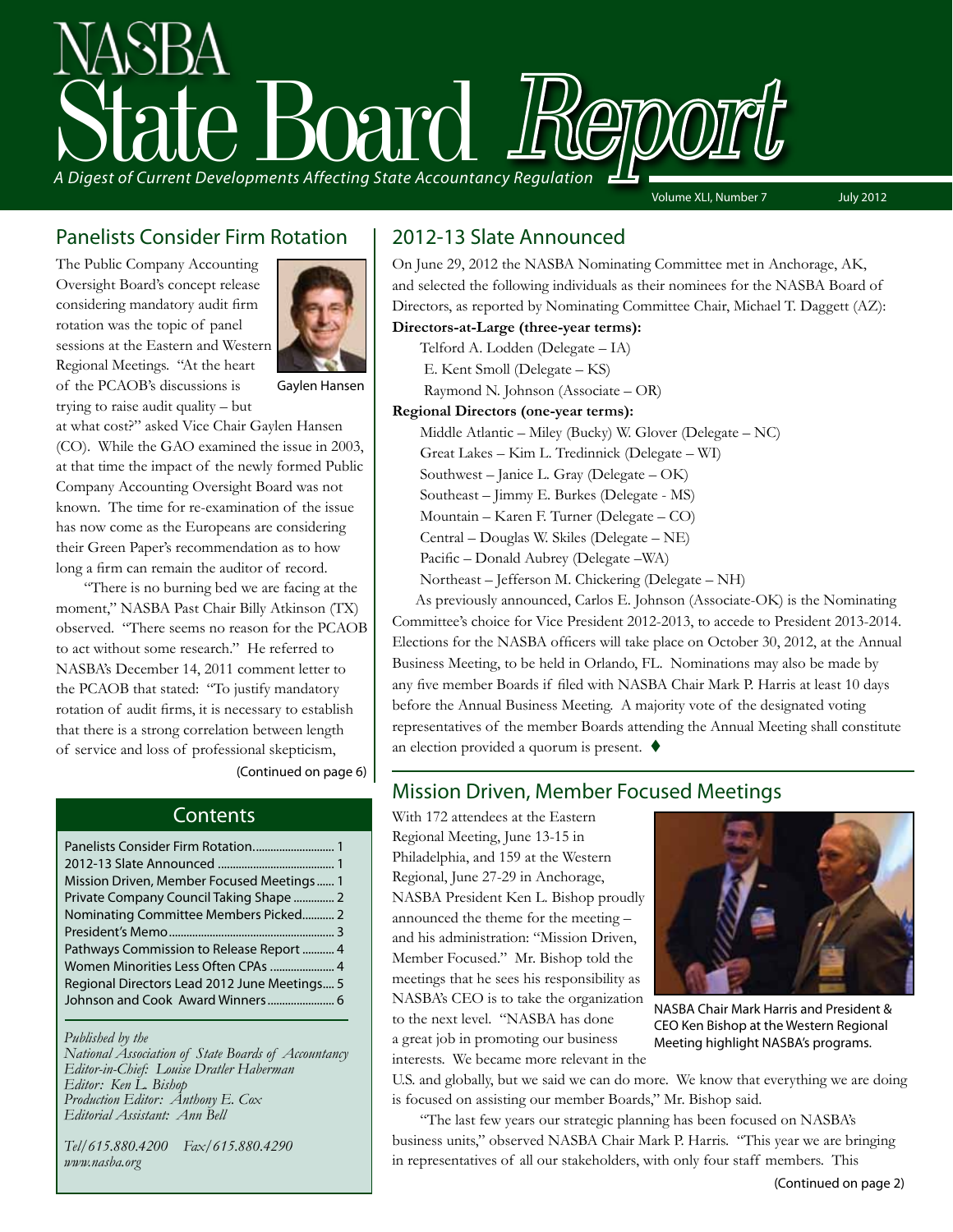### Private Company Council Taking Shape



FAF Chair John J. Brennan addresses the Eastern Regional Meeting.

Both Financial Accounting Foundation Chair John J. Brennan and FAF President Teresa S. Polley expressed their appreciation to NASBA for the relationship that has developed between the two organizations. Chair Brennan told the Eastern Regional Meeting, "We thank NASBA for being great partners with the FAF constructive, supportive and being great friends. It is important to have partners who give us good constructive feedback. This is the best relationship we have with an organization – and we are very grateful." Ms. Polley quipped at the Western Regional Meeting, "If we could work with all our stakeholder groups like we do with NASBA, we could move on to working on world peace."

The FAF leaders explained how the new Public Company Council came to be. Chair Brennan said, "Let's stop talking and start doing – wrestle the issue to the ground." He said

challenges the private companies are facing include globalization, comparability, complexity and user needs. The FAF learned from the Private Company Financial Reporting Committee, which it formed in 2006, that the FASB has to engage in the work of private company standards setting. The new PCC will have 9-12 members, representing a broad spectrum of interests. The FASB members will be expected to be at all the PCC's meetings, but the PCC's chair will not be a member of the FASB.

The PCC will have two key responsibilities, President Polley stated:

- 1. Based on criteria agreed on with FASB, PCC indentifies, deliberates and votes on proposed modifications to existing U.S. GAAP for private companies.
- 2. The PCC is the primary advisory body to FASB on private companies for active technical agenda issues.

Nominations for PCC members were due by the end of June. Ms. Polley said about 85 nominations were anticipated for these uncompensated posts. The FAF expects to appoint the new chair around August 20 and to have completed member selection in September. The first meeting of the PCC is to be held by the end of the year.

The FASB staff is currently working on a decision-making framework for private companies that is to be released as an exposure draft in either July or August. Staff is also working on developing a definition of a "nonpublic entity."  $\blacklozenge$ 

### Mission Driven, Member Focused Meetings (Continued from page 1)

summer you will all be part of the planning," he told the NASBA audiences.

The Accountancy Licensee Database is "strictly a service for State Boards," President Bishop told the meetings. "With ALD the State Board can look up where the person is licensed and do the due diligence that is needed. Most states are politically on board now, and NASBA will pay for conversion where there is an IT problem," he said. As for CPAVerify, President Bishop explained, "This is not to put people in harm's way. It is for the public to make sure that the people they are about to use are properly registered."

President Bishop reviewed ways in which NASBA is improving and increasing its services to the State Boards. He reported: "NASBA has a business side to it and most of what we do has competitors. We are dealing with a candidate generation that expects instant gratification, so now over 99 percent of what we do is done on line. We moved evaluation of CPA Examination candidate credentials from requiring up to six weeks to taking just 5-6 days. That same streamlining has been put to use for the CPE Sponsor Registry. Now we are going down the path for international candidates' credential evaluation, as we were asked to do by State Boards. We are asking the State Boards to use this new NASBA service – let us show you how well we can do it."

Chair Harris encouraged all present to send him their thoughts for the "Goldfish Bowl" competition. He requested suggestions on how NASBA could better serve the State Boards. He explained

a contest entry could be some change in NASBA's governance, a possible future service or a subtle change in a present service. The person who submits the winning suggestion will be assigned to a task force that will meet in NASBA's new New York City conference room to consider how it should be implemented.

The Regional Meetings were moderated by NASBA's Regional Directors: Jimmy E. Burkes (MS), Jefferson Chickering (NH), Bucky Glover (NC), Janice L. Gray (OK), Raymond N. Johnson (OR), Telford A. Lodden (IA), Kim Tredinnick (WI), and Karen Forrest Turner (CO). Handout material and videotapes of the meetings can be found on www.nasba.org. This issue of the *State*  Board Report includes a few of the highlights from those meetings.

### Nominating Committee Members Picked

At the 2012 Regional Meetings, half of the Nominating Committee's members and alternate members were selected by four Regions, in accordance with Article VII Section 3 of the Bylaws. The newly elected members to the 2012-2014 Nominating Committee are: *Middle Atlantic* – Bobby R. Creech (Associate - SC), Barton W. Baldwin (Delegate - NC) alternate; *Southeast* – Lisa Mays Stickel (Delegate - TN), Charles H. Calhoun (Associate - FL) alternate; *Pacific* – Thomas T. Ueno (Associate - HI), Ruben A. Davila (Associate - CA) alternate; *Central* –Jeffrey Leiserowitz (Delegate - KS), John E. Peterson (Delegate - SD) alternate.  $\blacklozenge$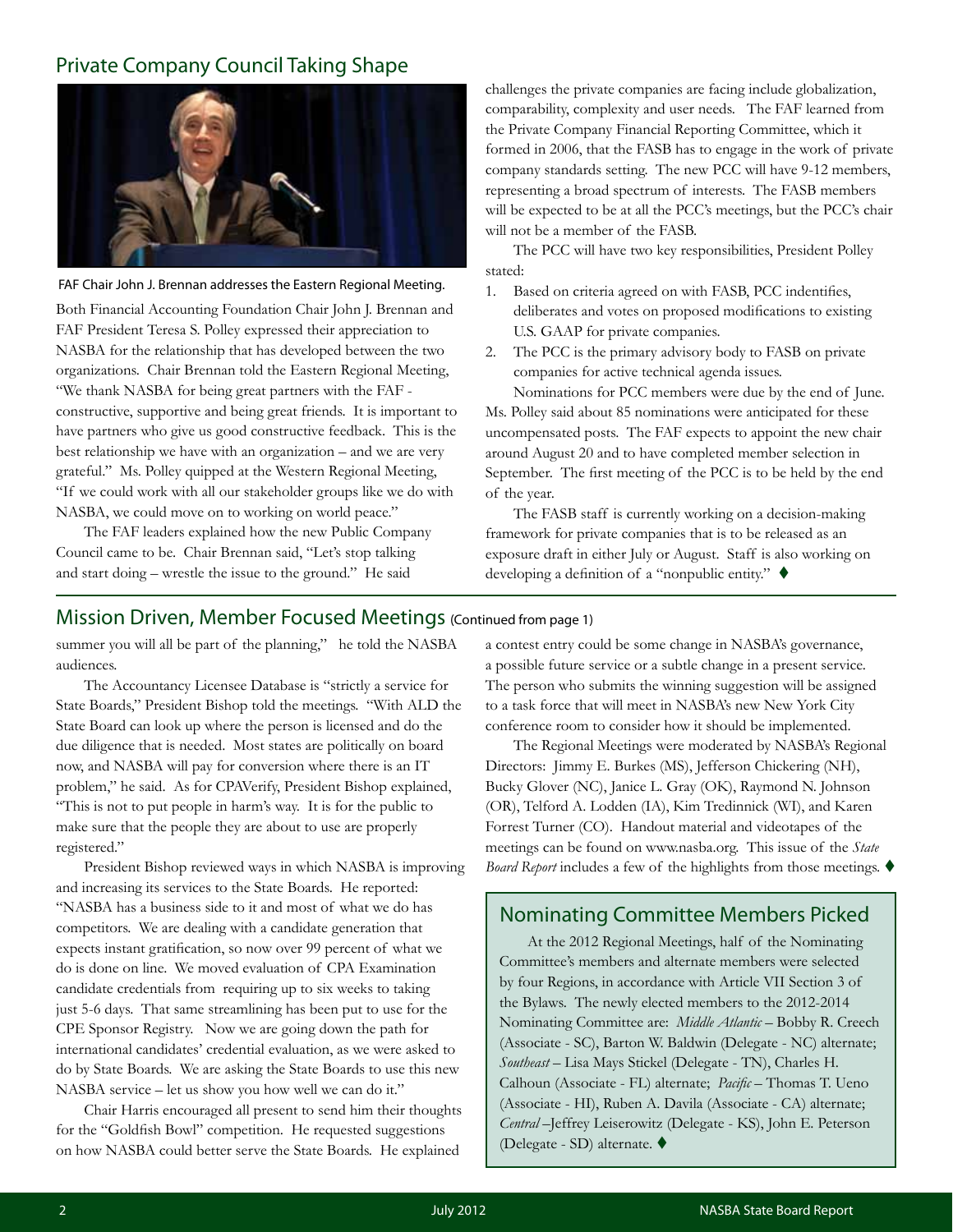## President's Memo

### **Walking the Walk**

As I was mulling over the title for this month's memo, I originally landed on "Hump Day," a phrase that often refers to Wednesday, but also is used to signify the halfway mark of some measurement of time. July 2 marked the beginning of the second half of my first year as CEO. During the first half year, I have "talked the talk" in earlier *State Board Reports*, meetings, presentations, conversations and, most recently, at our NASBA Regional Meetings. While flying home to Nashville from the Western Regional, I was thinking about the promises and commitments made in those talks, when I happened to see the airline's magazine contained an article entitled "Walking the Walk" **—** and I knew that I had found the right title for this memo (albeit a borrowed one).

There is a certain amount of speculation about where the adage, "If you are going to talk the talk, you've got to walk the walk," originated. Though it sounds like dialog from an old Western movie, one more lofty theory is that it derived from Aristotle's followers who were said to have discussed implementing his philosophy while walking around him. Different derivatives of the message have survived through the ages: "Walk it like you talk it," was a favorite of Abraham Lincoln. Another similar statement, "Actions speak louder than words," sends the same message. As does my often used favorite from President Harry



Ken L. Bishop

Truman: "Don't write checks you can't cash." The point is, as I pass the "hump day" of my first year, I am pledged to fulfilling the commitments we have made.

At the recent Regional Meetings, NASBA Chair Mark Harris and I enjoyed unveiling our new slogan, "Mission Driven – Member Focused," which encapsulates the commitment to enhance our ability and capacity to support our Boards of Accountancy. Upon returning to Nashville, NASBA staff immediately began the process of advancing the various support products and services outlined at the Regional Meetings.

The implementation of the new office of Legislative Affairs directed by John Johnson is one of our highest priorities. John and others are making an assessment of the legislative activity in the country to determine our capacity and to prioritize our response. Donny Burkett (SC), NASBA Director-at-Large and Chair of the Legislative Support Initiative Committee, and NASBA Chair Harris are meeting with John to discuss resources and protocols for successfully providing this vital new service to State Boards. We were pleased by the positive responses and supportive comments from participants at the Regional Meetings regarding this initiative. More importantly, several states have already reached out to NASBA requesting assistance with matters for the upcoming legislative year.

Dan Dustin, NASBA's Vice President of State Board Relations, is meeting with State Boards across the country to build relationships and to ascertain how NASBA can better support and enhance their effectiveness. We are particularly interested in understanding, and hopefully resolving, barriers and prohibitions that keep many State Boards from attending NASBA meetings and conferences. Dan serves as a conduit for all State Boards to communicate their concerns or issues, giving them assurance that we will provide a timely response.

On August 1, we will launch NASBA International Transcript Evaluation Services. We have several states signed up and are in discussions with others. This is a new business line that was requested by our State Boards and we are committed to providing the highest quality service to Boards and to their international candidates. Contact James Suh at jsuh@nasba.org for additional information about this service.

 These are just some of our more recent initiatives, because it would take pages to list all of the projects underway at NASBA. We are constantly looking at new ways to support our Boards. We are continuing to "talk the talk," but we promise to keep "walking the walk"!

*Semper ad meliora. (Always toward better things.)*

Jen L. Bohop

Ken L. Bishop President and CEO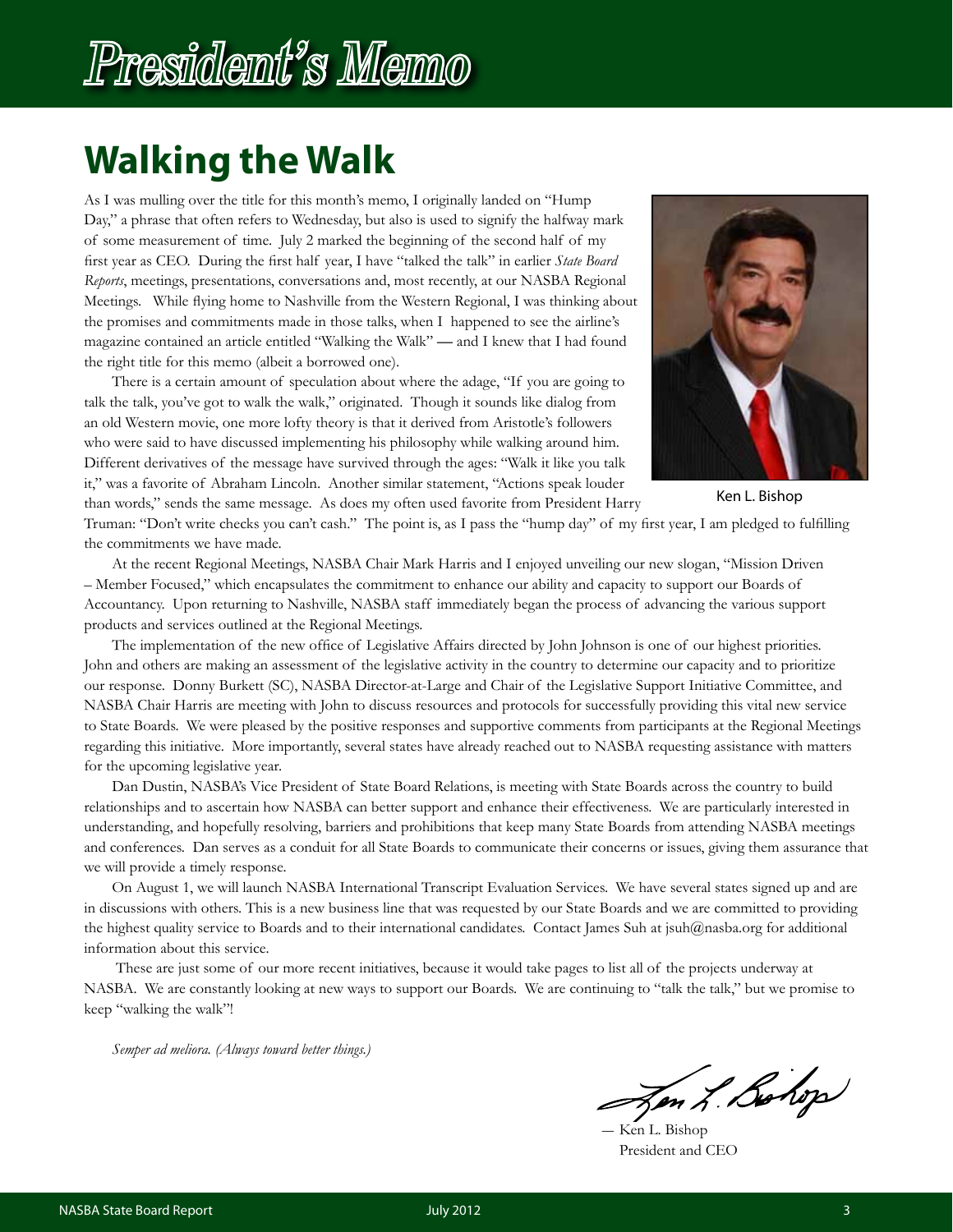### Pathways Commission to Release Report

The accounting profession is killing itself in the way it does research, Dr. Bruce K. Behn, chair of the Pathways Commission, told the Eastern and Western Regional Meetings. He explained that the research and practice arms in accounting are 180 degrees apart. In other professions, such as medicine and law, academics and practitioners are working to solve the same problems. He estimated that, in the last 30 years of accounting research, there was not one piece of academic research that changed accounting practice.

The Pathways Commission's report is due out at the end of July. Its first recommendation, which Dr. Behn said is critical to



Dr. Bruce Behn at the Regional Meeting called for change.

accounting, is to build a learned profession. All the accounting professors are trying to get published in four academic journals, and it takes, on average, three years to be published. In some cases, publishing an article in the faculty journal has resulted in points being subtracted from the academic's rating. Dr. Behn observed that in the major universities, teaching is not valued in the same way that research is. There are some exceptions, like the University of Tennessee, where he teaches, that does have three tracks for making promotions – lecturer, professional track and tenure track.

Encouraging students to be interested in accounting earlier in their academic career is another recommendation the Pathways Commission is supporting. Dr. Behn suggested advanced placement courses in accounting to bring students in earlier.

The forthcoming report's most important recommendation is the creation of an organization to get all recommendations implemented, Dr. Behn stated. Past education studies' recommendations have failed because they did not have the mechanism to transition accounting change efforts from episodic events to a continuous, sustainable process. "There will be a Pathways 2 to make sure this stuff happens," Dr. Behn stated. NASBA Vice Chair Gaylen Hansen asked that NASBA be involved in this continuation of the Pathways Commission's work.  $\blacklozenge$ 

### Women Minorities Less Often CPAs

Female African American accountants and female Hispanic accountants are less likely to be CPAs than their male counterparts, researchers who were recipients of NASBA grants discovered. Dr. Dale Flesher, speaking at both the Eastern and Western Regional Meetings for his co-researchers, Dr. Helen G. Gabre and Frank Ross, said the purpose of the study was to conduct an empirical investigation of the possible factors associated with the dearth of minority (Hispanic and African American) CPAs. The researchers gathered 965 responses, from members of the National Association of Black Accountants (653) and the Association of Latino Professionals in Finance and Accounting (312). They found 50 percent of the African American males answering the survey passed the CPA Examination, but only 32 percent of the African American females passed. As for the Hispanic accountants, 60 percent of the males had passed the CPA Examination but only 37 percent of the females had.

The researchers also found that African American candidates who graduated from private black colleges had the highest pass rate, 53 percent, and those from non-black private colleges the second highest pass rate, 38 percent. Taking a CPA review course proved to be particularly important to passing the examination, with a 95 percent failure rate for those who did not take such a course. In summary, Dr. Flesher said economics impacts the pass rate. "I am not sure how this affects regulators – other than the cost of the examination. If you need more revenue – get it from the licensees, not from the examination candidates." He suggested scholarships for review courses would be helpful.

Dr. Kate Mooney and Kerry Marrer, of St. Cloud University, also reported on the results of their study to the NASBA Regional



Meetings. They gathered data from 444 students to see what types of courses they were completing to reach the 150 hour total. Their school has many transfer students, so 75 percent of the respondents had transfer credits, each having an average of 34 credits. The researchers categorized the courses taken as relevant (business, accounting, core competencies, etc.), unintentional (having been taken prior to admission to the accounting major) or irrelevant (other courses, such as basket weaving). The "unintentional courses" came about because students had started in another track or had courses that could not be transferred easily.

"Students are not choosing the easy, irrelevant courses to meet the 150 hour requirement," the researchers found. However, they did find that at St. Cloud University, "Students who are meeting the 150 hour requirement are doing it with mostly unintentional courses."

Education Committee Chair Karen Turner asked that the Boards submit to her suggestions for research that would be useful to them.  $\blacklozenge$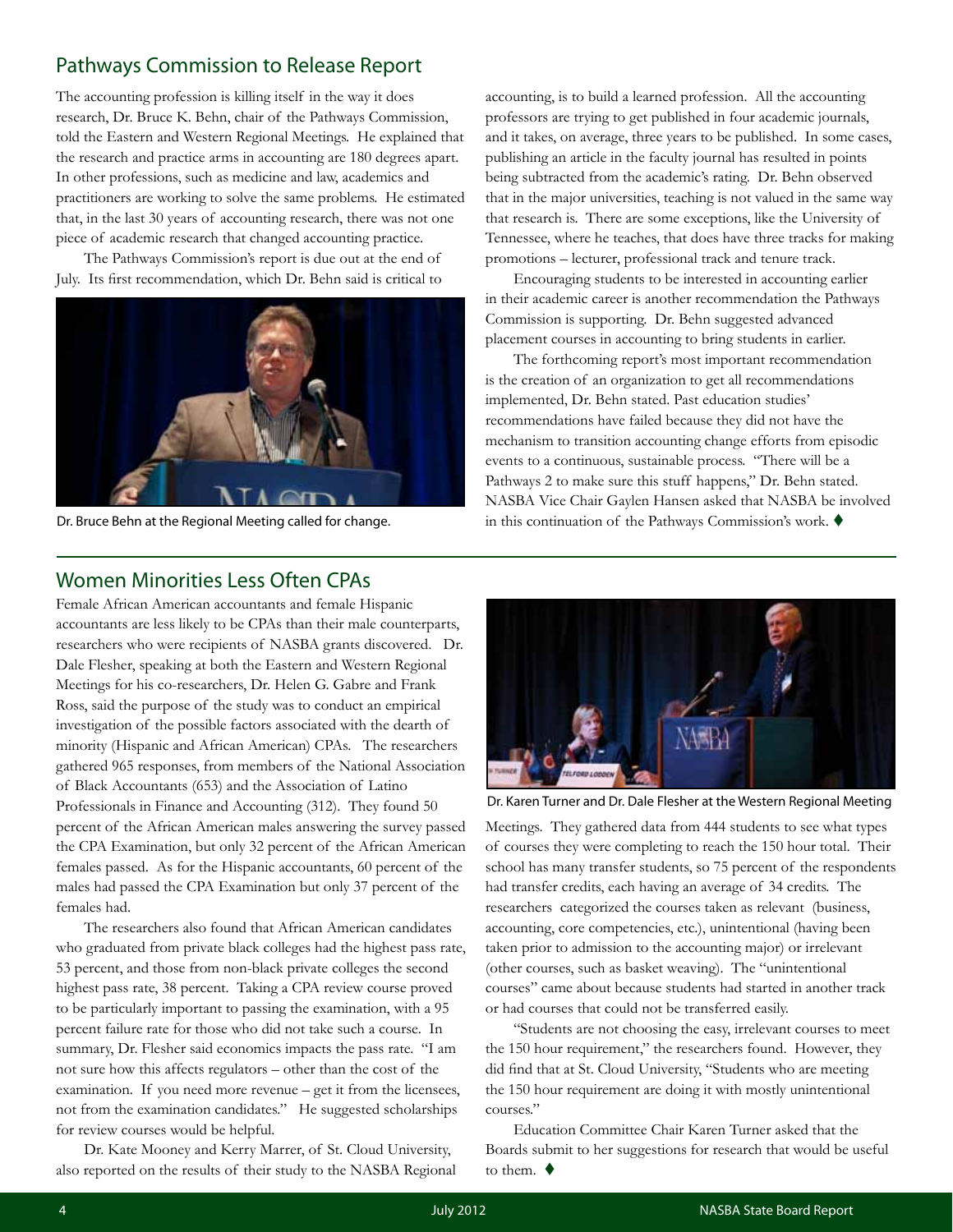### Regional Directors Lead 2012 June Meetings in Philadelphia and Anchorage





Northeast Regional Director Jeff Chickering opens the Eastern Regional.

Southeast Regional Director Jim Burkes, Middle Atlantic Regional Director Bucky Glover and Great Lakes Regional Director Kim Tredinnick listened to their Regions at the Eastern Regional Meeting.



Eastern Regional Meeting attendees ask education research grant recipients questions. Gary Fish (IL) at the microphone.



Western Regional Meeting attendees enjoy Senior Vice President/CFO Michael Bryant's "FISH" talk at the luncheon.



Mountain Regional Director Karen Turner, Pacific Regional Director Raymond Johnson and Southwest Regional Director Janice Gray heard from their Regions at the Western Regional Meeting.



Central Regional Director Ted Lodden begins the Western Regional Meeting.